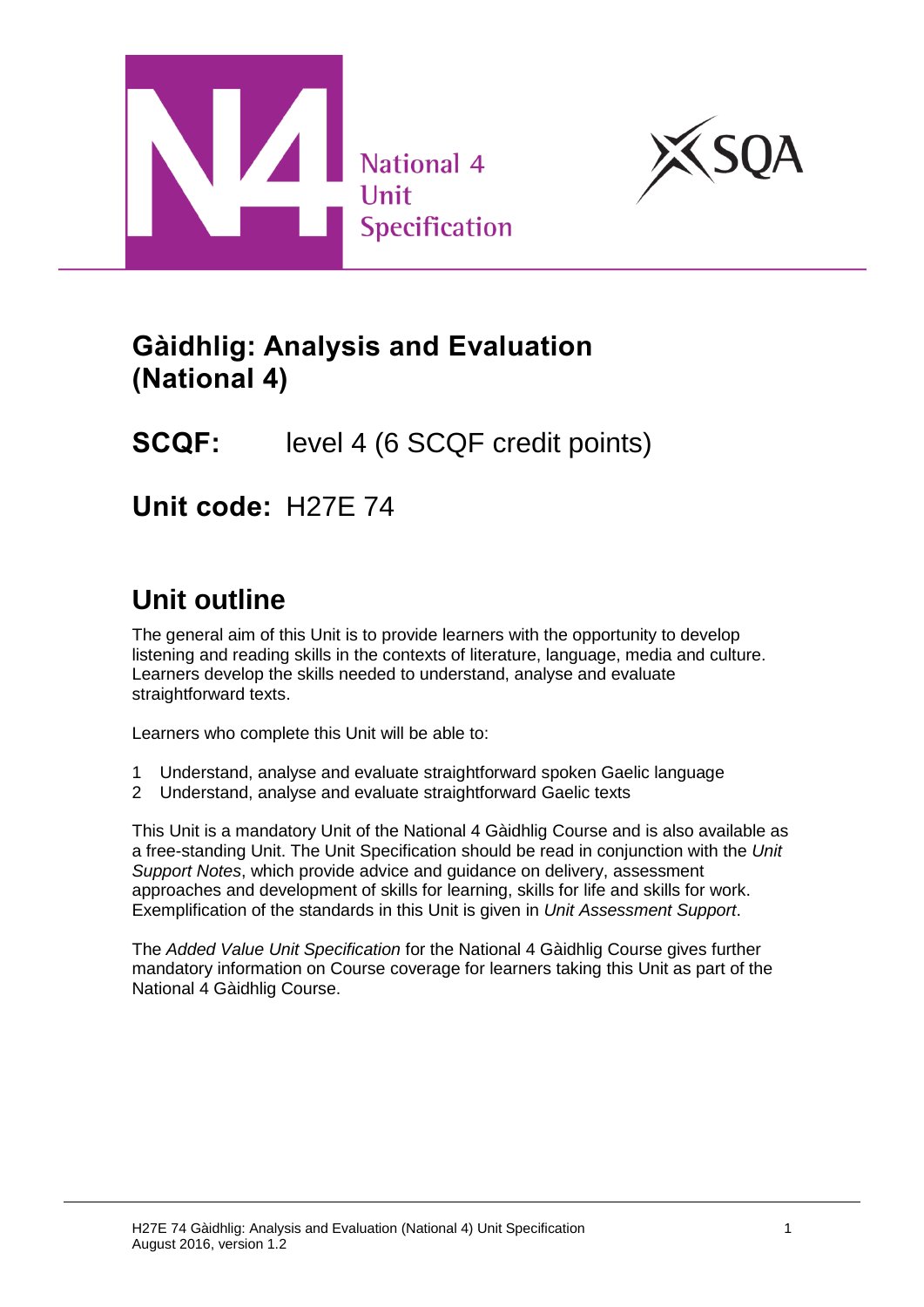### **Recommended entry**

Entry to this Unit is at the discretion of the centre. However, learners would normally be expected to have attained the skills, knowledge and understanding required by one or more of the following or equivalent qualifications and/or experience:

- Gàidhlig (National 3) Course or relevant component Units
- Gàidhlig: Literacy (National 3)

In terms of prior learning and experience, relevant experiences and outcomes may also provide an appropriate basis for doing this Unit.

### **Equality and inclusion**

This Unit Specification has been designed to ensure that there are no unnecessary barriers to learning or assessment. The individual needs of learners should be taken into account when planning learning experiences, selecting assessment methods or considering alternative evidence. For further information, please refer to the *Unit Support Notes.*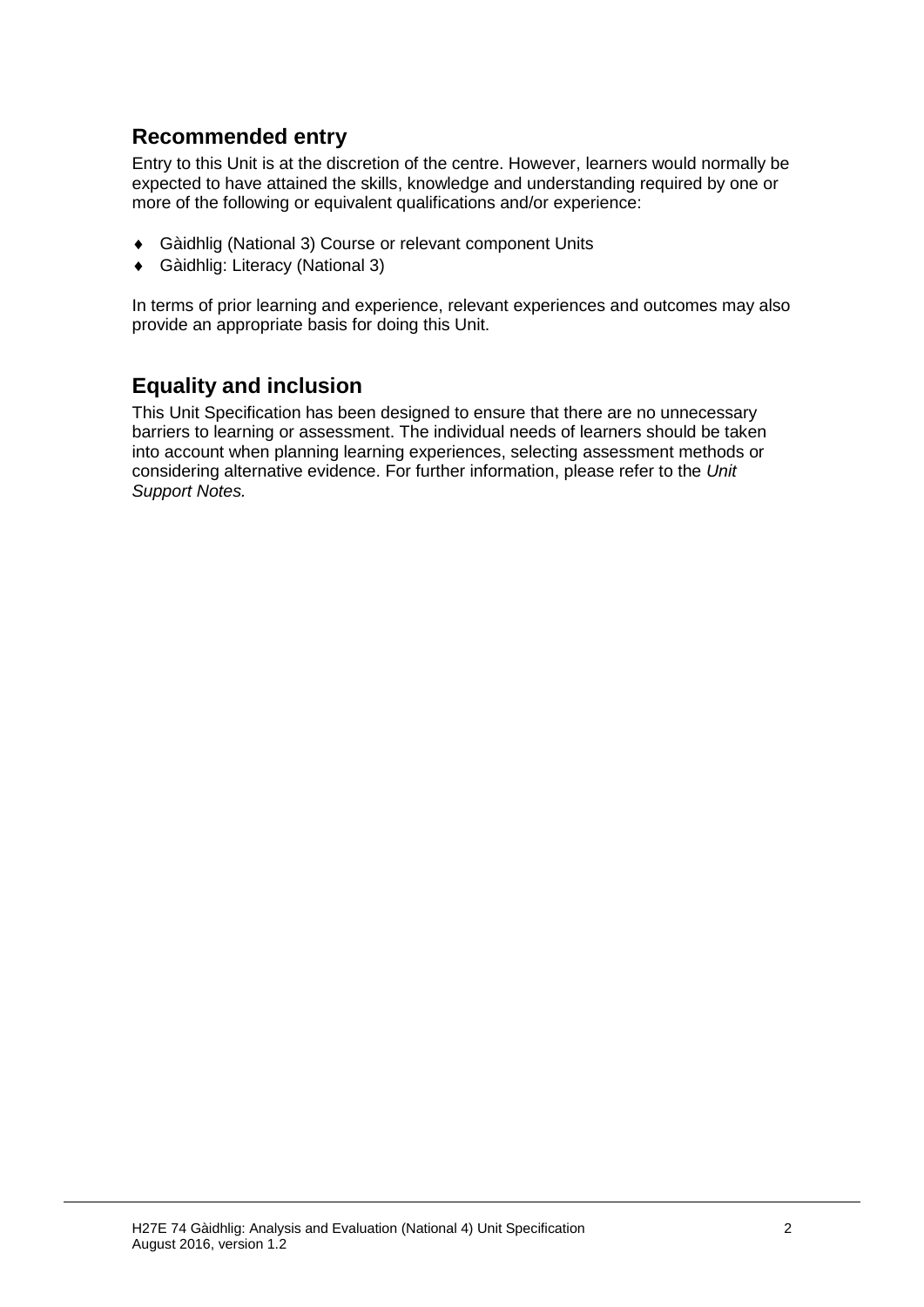# **Standards**

## **Outcomes and assessment standards**

### **Outcome 1**

The learner will:

#### **1 Understand, analyse and evaluate straightforward spoken Gaelic language by:**

- 1.1 Identifying the purpose and audience
- 1.2 Identifying the main idea and supporting details
- 1.3 Applying knowledge of language to explain meaning and effect

### **Outcome 2**

The learner will:

#### **2 Understand, analyse and evaluate straightforward written Gaelic texts by:**

- 2.1 Identifying the purpose and audience, as appropriate to genre
- 2.2 Identifying the main idea and supporting details
- 2.3 Applying knowledge of language to explain meaning and effect

### **Evidence Requirements for the Unit**

Assessors should use their professional judgement, subject knowledge and experience, and understanding of their learners, to determine the most appropriate ways to generate evidence and the conditions and contexts in which they are used.

For this Unit, learners will be required to provide evidence of their listening and reading skills by:

- understanding, analysing and evaluating at least one straightforward spoken Gaelic language activity
- understanding, analysing and evaluating at least one straightforward written Gaelic text

Evidence should be gathered in combination with other Outcomes where possible, either from this Unit or in combination with the Outcomes from the *Gàidhlig: Creation and Production* (National 4) and *Gàidhlig: Literacy* (National 4) Units. Evidence may also be gathered for individual Outcomes where appropriate.

Assessment evidence gathered for this Unit must come from at least one of the following contexts: literature, language, media or culture.

Evidence of reading may be gathered and used to overtake the requirements of the *Gàidhlig: Literacy* Unit Outcomes, provided that the text used is of a non-fiction type.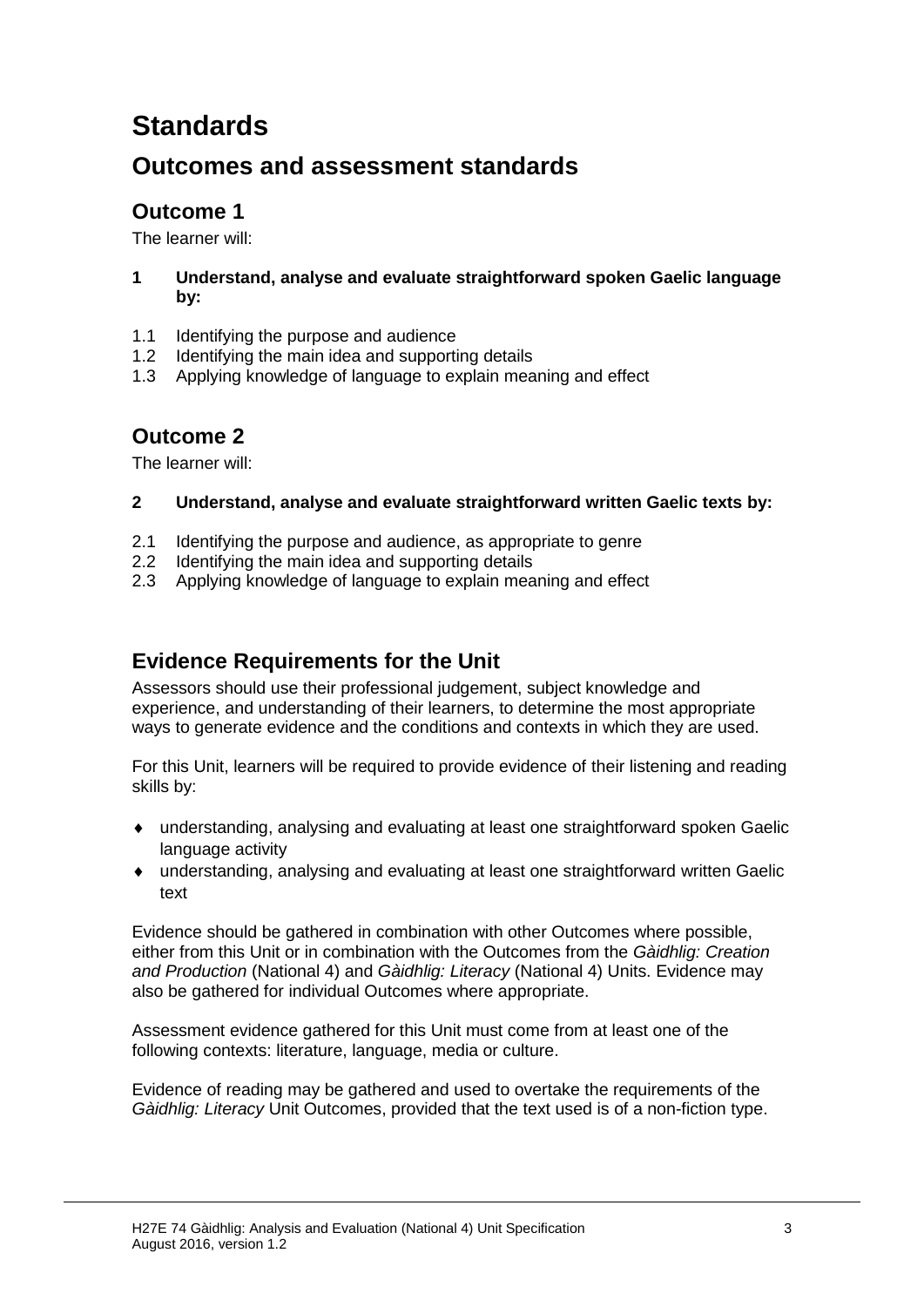Exemplification of assessment is provided in *Unit Assessment Support*. Advice and guidance on possible approaches to assessment is provided in the *Unit Support Notes.*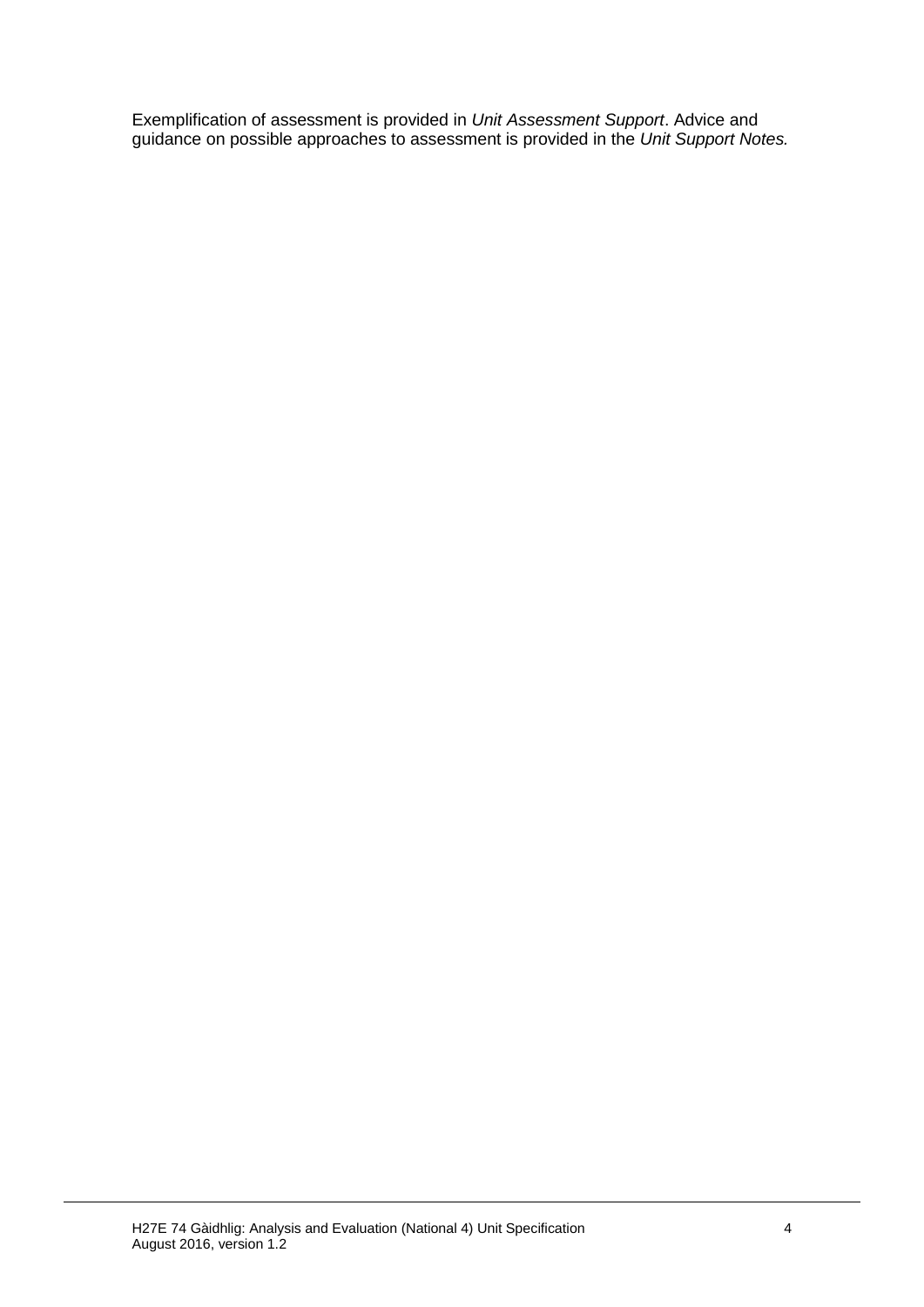## **Development of skills for learning, skills for life and skills for work**

It is expected that learners will develop broad, generic skills through this Unit. The skills that learners will be expected to improve on and develop through the Unit are based on SQA's *Skills Framework: Skills for Learning, Skills for Life and Skills for Work* and drawn from the main skills areas listed below. These must be built into the Unit where there are appropriate opportunities.

#### **1 Literacy**

- 1.1 Reading
- 1.2 Writing
- 1.3 Listening and talking

#### **4 Employability, enterprise and citizenship**

4.6 Citizenship

#### **5 Thinking skills**

- 5.3 Applying
- 5.4 Analysing and evaluating

Amplification of these is given in SQA's *Skills Framework: Skills for Learning, Skills for Life and Skills for Work.* The level of these skills should be at the same SCQF level as the Unit and be consistent with the SCQF level descriptor. Further information on building in skills for learning, skills for life and skills for work is given in the *Unit Support Notes.*